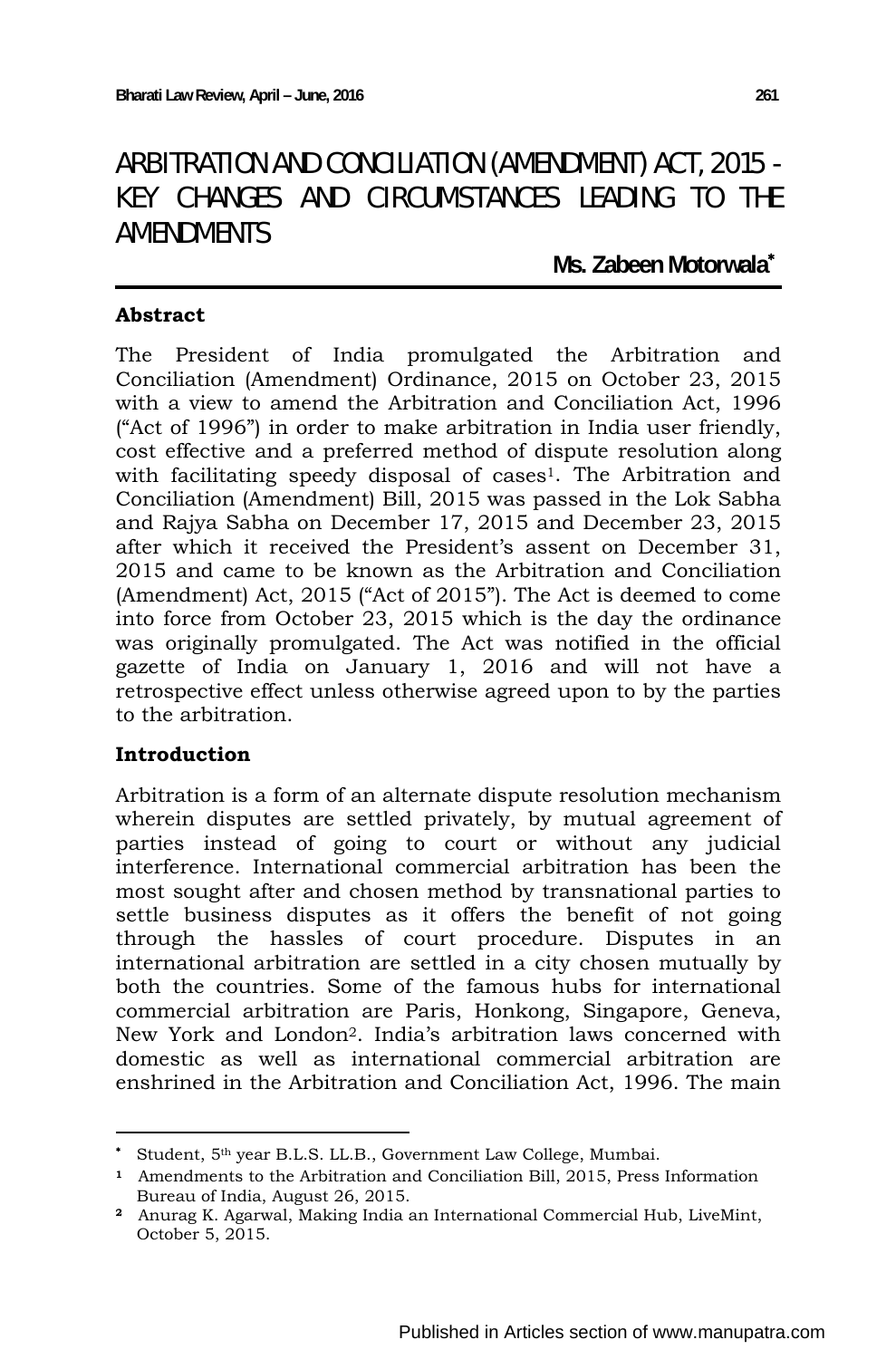objective of this act was to make the country's dispute resolution mechanism in conformity with that of international standards. The Act is based on the 1985 UNCITRAL Model Law on International Commercial Arbitration and the UNCITRAL Arbitration Rules 1976 and UNCITRAL Conciliation Rules, 19803. By formulation of the Act of 1996, role of the court was considerably minimized with any agreement having an arbitration clause directly referred to arbitration without any judicial interference, except as per the provisions of the Act of 1996. There is no procedure as such to conduct an arbitration proceeding. The arbitrator appointed to adjudicate the proceeding may conduct it in whatever manner he considers fitting with the only condition that he must treat all the parties equally and give them a fair opportunity to be heard. In an International Commercial Arbitration, parties can assign any governing law for the dispute in question, however in case of a domestic arbitration; the laws of India will apply. The Supreme Court in *TDM Infrastructure (P) Ltd.* v. *UE Development India (P) Ltd.4* held that arbitration proceedings between companies incorporated in India cannot choose any other law than that of India's as the governing law for their arbitration irrespective of where the management or control of the company is exercised from. As of 2016, India is also a contracting party to the New York Convention for enforcement of Arbitral Awards, making it possible for arbitral awards to be enforced by courts in nearly every nation in the world<sup>5</sup>. In 2012, the face of international commercial arbitration in India changed with the Supreme Court's judgment in the case of *Bharat Aluminium Co* v. *Kaiser Aluminium Technical Services Inc*6 or most famously referred to as the BALCO Judgment.

The principal laid down by the Supreme Court in the BALCO judgment in brief was:

- 1. In case of an international commercial arbitration with a seat outside India, no application for interim relief would be maintainable in India and the Indian Courts do not have the authority to grant any relief in such a case.
- 2. Awards granted in an International Commercial Arbitration will be subject to the jurisdiction of Indian Courts only when the

 **<sup>3</sup>** Arbitration in India, Sumeet Kachwaha and Dharmendra Rautray, Kachwaha and Partners.

**<sup>4</sup>** *TDM Infrastructure (P) Ltd.* v. *UE Development India (P)*, 2008 (2) Arb LR 439 (SC).

**<sup>5</sup>** http://www.newyorkconvention.org/countries.

**<sup>6</sup>** *Bharat Aluminium Co* v. *Kaiser Aluminium Technical Services* Inc (2012) 9 SCC 552.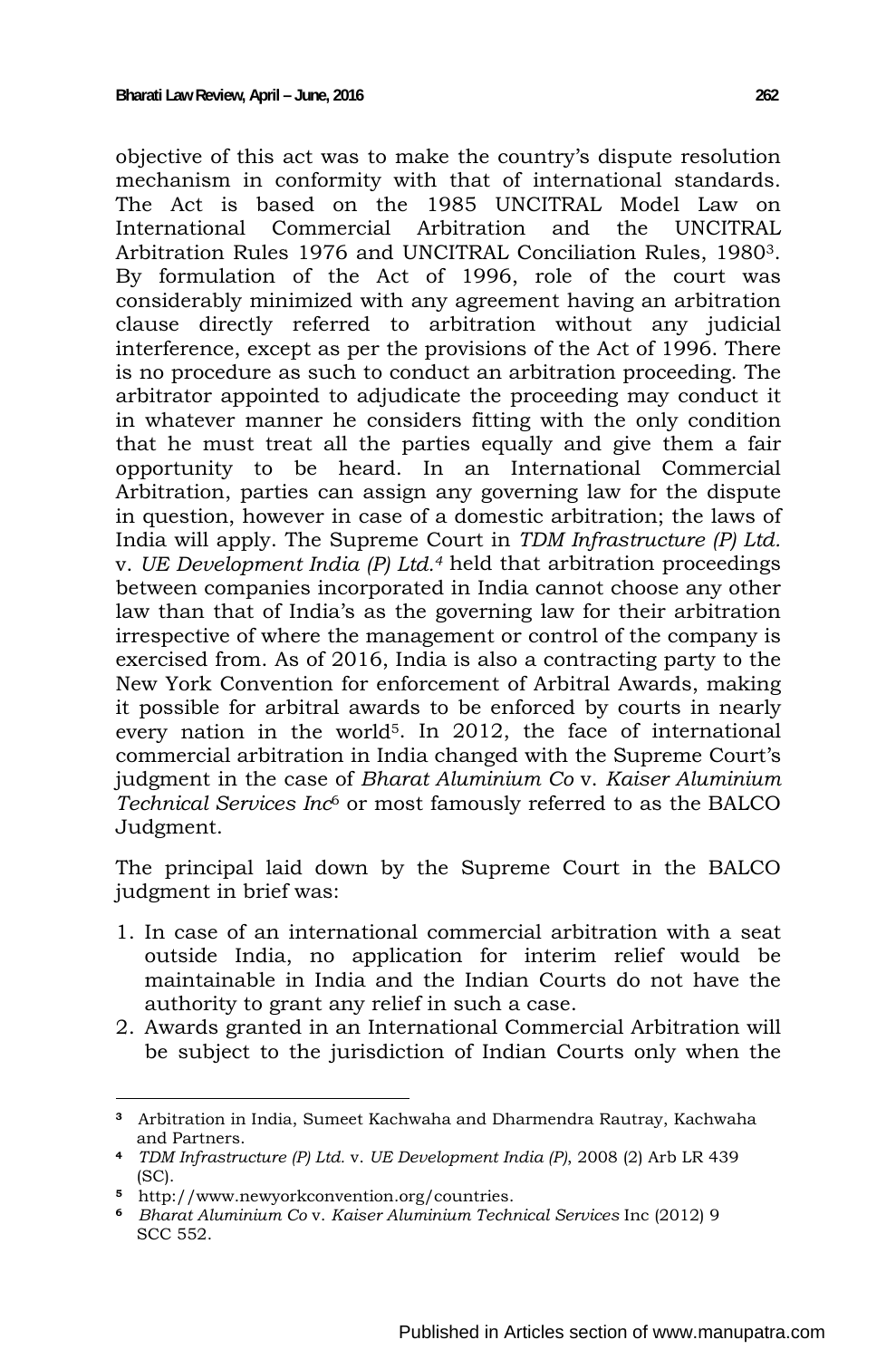awards are sought to be enforced in India and are passed in accordance with Part II of the Act of 1996.

3. It would be upon the contents of each agreement to ascertain whether the selected foreign seat would be construed as only providing for a "venue" where the hearing would be held with the Arbitration and Conciliation Act, 1996 being the crucial law or if the chosen foreign seat would be construed as providing a venue and that country's arbitration law being chosen as the governing law. The Supreme Court held that Part I of the Act of 1996 would be application only if the agreement is construed to provide for the venue of the arbitration being in India. In an arbitration where the venue is outside India, Part I would be inapplicable to the extent it is conflicting or inconsistent with the arbitration law of the seat even if the agreement specifies that the Act of 1996 shall govern the arbitration proceedings7.

# **Arbitration and Conciliation (Amendment) Act, 2015**

# **a. Need for Amendment**

The Indian Government has been taking considerable steps time and again to make India also an international commercial arbitration hub similar to the likes of Paris, Geneva or New York. Arbitration laws of India have been under foreign scrutiny since a long time now. The interference of the judiciary in the international commercial arbitration process has often been criticized and has led to dwindling of the confidence of foreign investors posing as major threat to foreign business in India. This delay in judicial process led to the first investment arbitration claim against the country in the case of *White Industries* v. *Republic of India*8, wherein the decision was pronounced against the country. The Arbitration of 1996 was passed with the main intention of expediting the process of solving disputes between parties with minimum court interference. Though the Supreme Court has delivered some landmark judgments which support a pro-arbitration approach, 10 (ten) years down the line, the objective of the Act of 1996 was far from achieved. The major issue with arbitration in India is that, most of the arbitral awards are challenged until they reach the highest court of the land thus ultimately resulting in interference of the court, making the dispute settlement process more time consuming and defeating

**<sup>7</sup>** Bijoy Lakshmi Das and Harsimran Singh, Commercial Arbitration in India- an update, Mondaq.com, January 6, 2014 http://www.mondaq.com/india/x/284570/Arbitration+Dispute+Resolution/C ommercial+Arbitration+In+India+An+Update.

**<sup>8</sup>** *White Industries* v. *Republic of India*, Final Award, November 30th, 2011.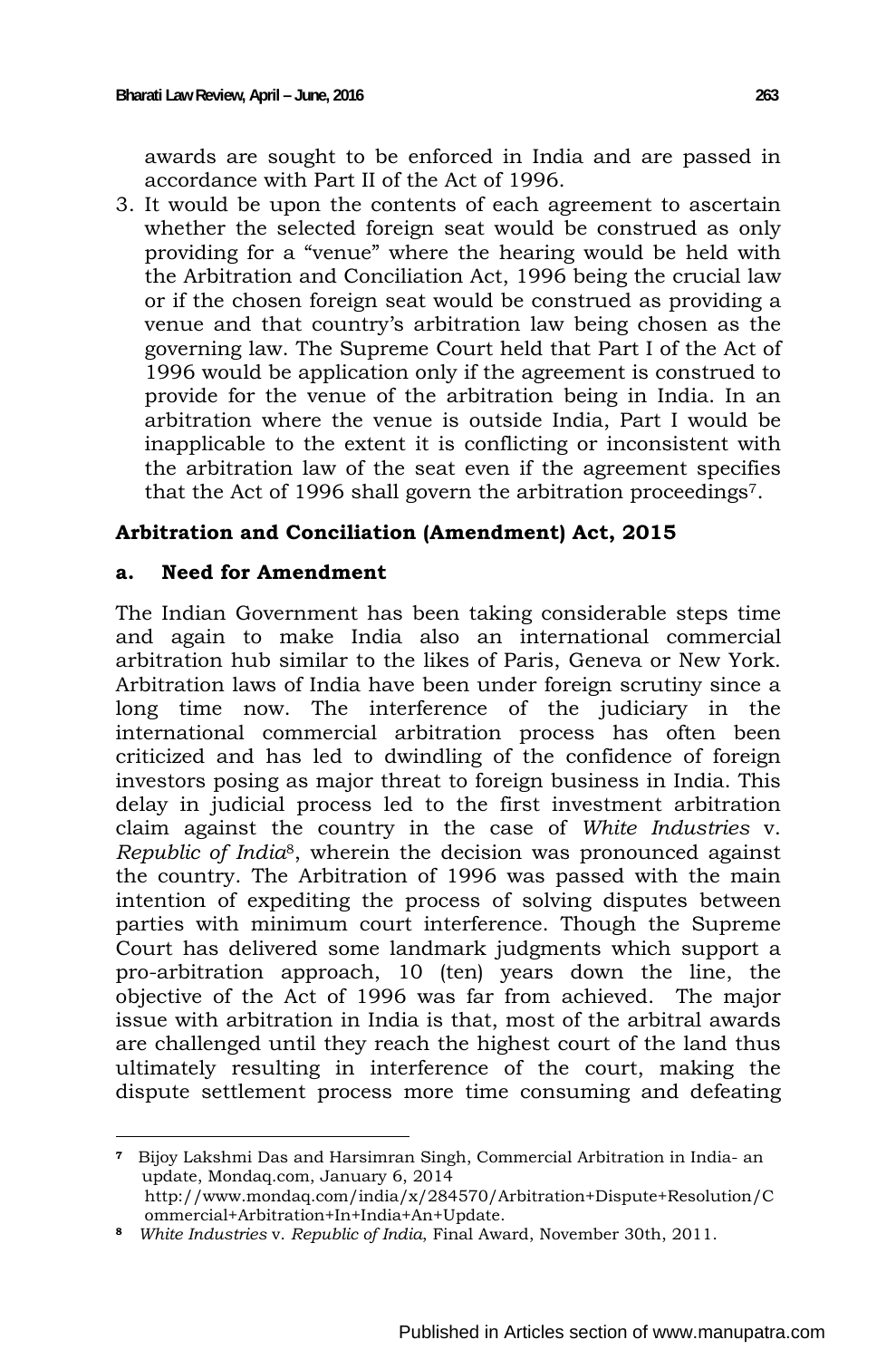the overall objective and purpose of the legislation. This was also one of the reasons why foreign business leaders were wary of choosing India as a seat of arbitration. Even Indian companies who entered into contracts with international investors and foreign players preferred execution of awards and arbitration proceedings in a jurisdiction other than India9. To make matters worse, renowned international arbitral institutions like, International Chamber of Commerce (ICC) Paris, the London Court of International Arbitration and The Singapore International Arbitration Centre, set up offices and started providing their services locally. The amendment to the Act of 1996 was a move that was the need of the hour in light of the Modi government's agenda to improve ease of doing business of India10.

#### **b. Overview of Amendments**

The key changes that have been brought about by the Arbitration and Conciliation (Amendment) Act, 201511 are:

- 1. The definition of "court" in Section 2 has been amended to refer only to a High Court in the case of International Commercial Arbitration.
- 2. The provisions for granting Interim relief (Section 9), Court assistance in taking evidence (Section 27) and Appeals (specifically, clause (a) of sub-section (1) and sub-section (3) of section 37) shall from now on also be applicable to international commercial arbitrations.
- 3. The provision for setting aside an award on grounds of public policy has been modified to include those awards that are i) in contravention with the fundamental policy of Indian law or ii) in conflict with the notions of morality or justice, in addition to the grounds already specified in the Act.
- 4. The Act of 2015 has imposed strict time limits for the conclusion of arbitral process. The arbitral tribunal has to make its award within twelve (12) months, which can be further extended to a period of six (6) months. If the award is made with six (6) months, the arbitral tribunal will receive extra fees. However if the award is delayed beyond the specified time because of the arbitral tribunal, the fees of the arbitral

 **<sup>9</sup>** Anurag K. Agarwal, Making India an International Commercial Hub, LiveMint, October 5, 2015.

**<sup>10</sup>** Nicholas Peacock, Danny Surtani, Pritika Advani, Herbert Smith Freehills, Amendments to the Indian Arbitration Act now effective, November 5, 2015 http://hsfnotes.com/arbitration/2015/11/05/amendments-to-the-indian arbitration-act-now-effective/.

**<sup>11</sup>** Arbitration and Conciliation (Amendment) Act, 2015.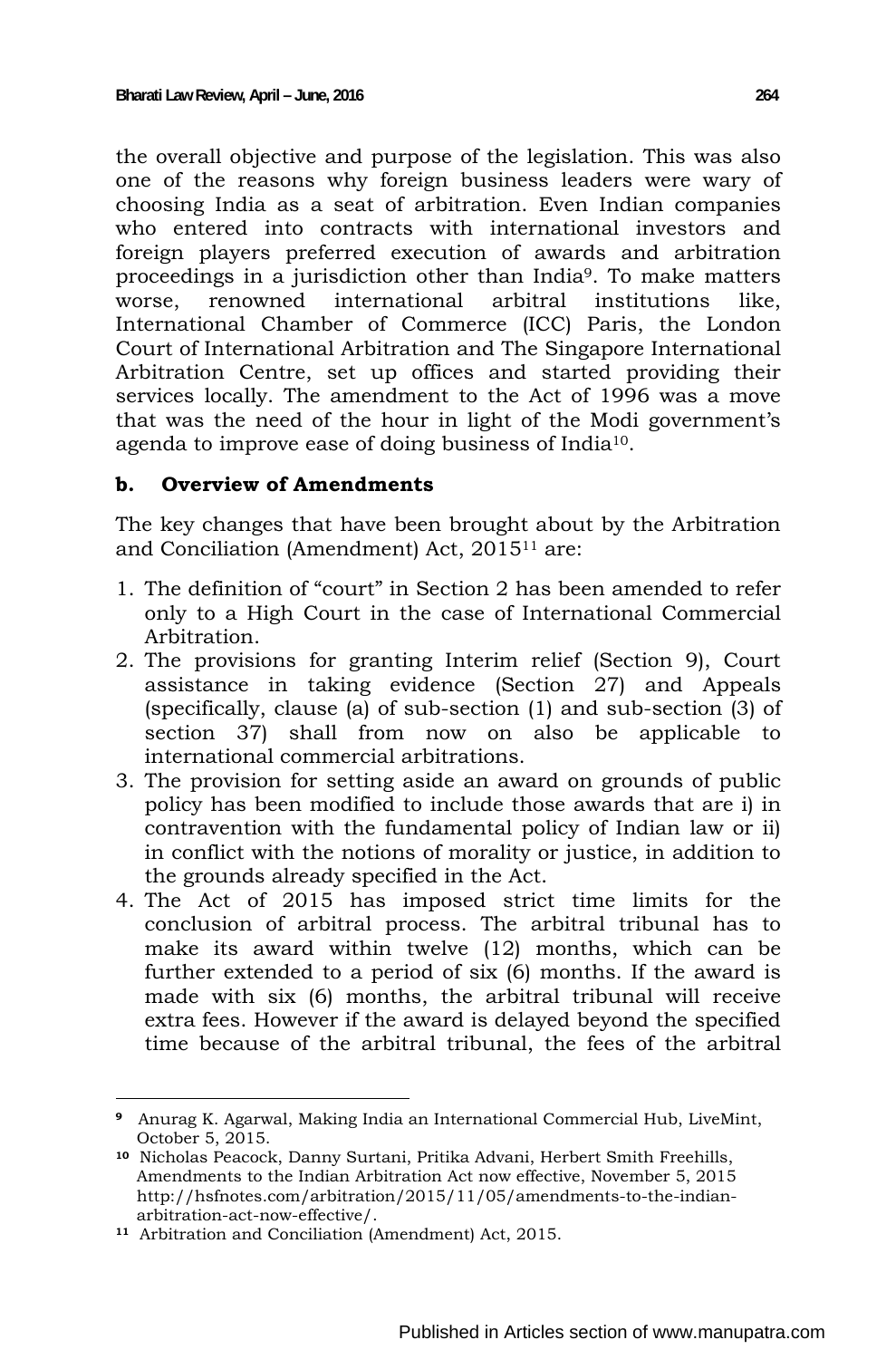tribunal will be reduced by up to five percent (5%) for each month of delay.

- 5. The parties to arbitration can also choose to conclude the proceeding in a fast track manner. The award in such a proceeding would be granted within six (6) months.
- 6. Any challenge to an arbitral award must be disposed off within a period of 1 (one) year.
- 7. Section 17 of the erstwhile Act of 1996 has been substituted for a new section 17 wherein the arbitral tribunal has been given same powers to pass interim measures as the court an order of the tribunal under this section shall be enforced in accordance with the provisions of the Code of Civil Procedure, 1908 in the same manner as it was an order of the court.
- 8. To Act of 2015 confers upon the Supreme Court or High Court powers to appoint an arbitrator on application made by the parties. In an event such an application is made, the court should expediently dispose of such application within sixty (60) days.
- 9. A complete cost regime has been introduced by section 31A of the Act of 2015 wherein the court or arbitral tribunal shall have the power to determine costs on the principals of the losing party bearing the costs or the court or arbitral tribunal may make a different order for reasons to be recorded in writing.
- 10. Section 36 in the Act of 1996 has been substituted by a new Section 36 wherein if the time for making an application to set aside an arbitral award has elapsed, then such an award shall be enforced in accordance with the provisions of the Code of Civil Procedure, 1908 in the same manner as it was a decree of the court. However, filing of an application to set aside an arbitral award shall not render the award unenforceable unless the court grants an order to stay the operation of the said arbitral award.

# **Conclusion**

The amendment of the arbitration and conciliation act, 1996 has facilitated in clearing the major lacunae caused by the landmark Supreme Court judgment in the case of BALCO (supra) wherein there was a bar on Indian courts from granting interim relief and assist in collecting evidence in the case of international commercial arbitrations12. This glitch has now been resolved with

 **<sup>12</sup>** Nicholas Peacock, Danny Surtani, Pritika Advani, Herbert Smith Freehills, Amendments to the Indian Arbitration Act now effective, November 5, 2015 http://hsfnotes.com/arbitration/2015/11/05/amendments-to-the-indian arbitration-act-now-effective/.